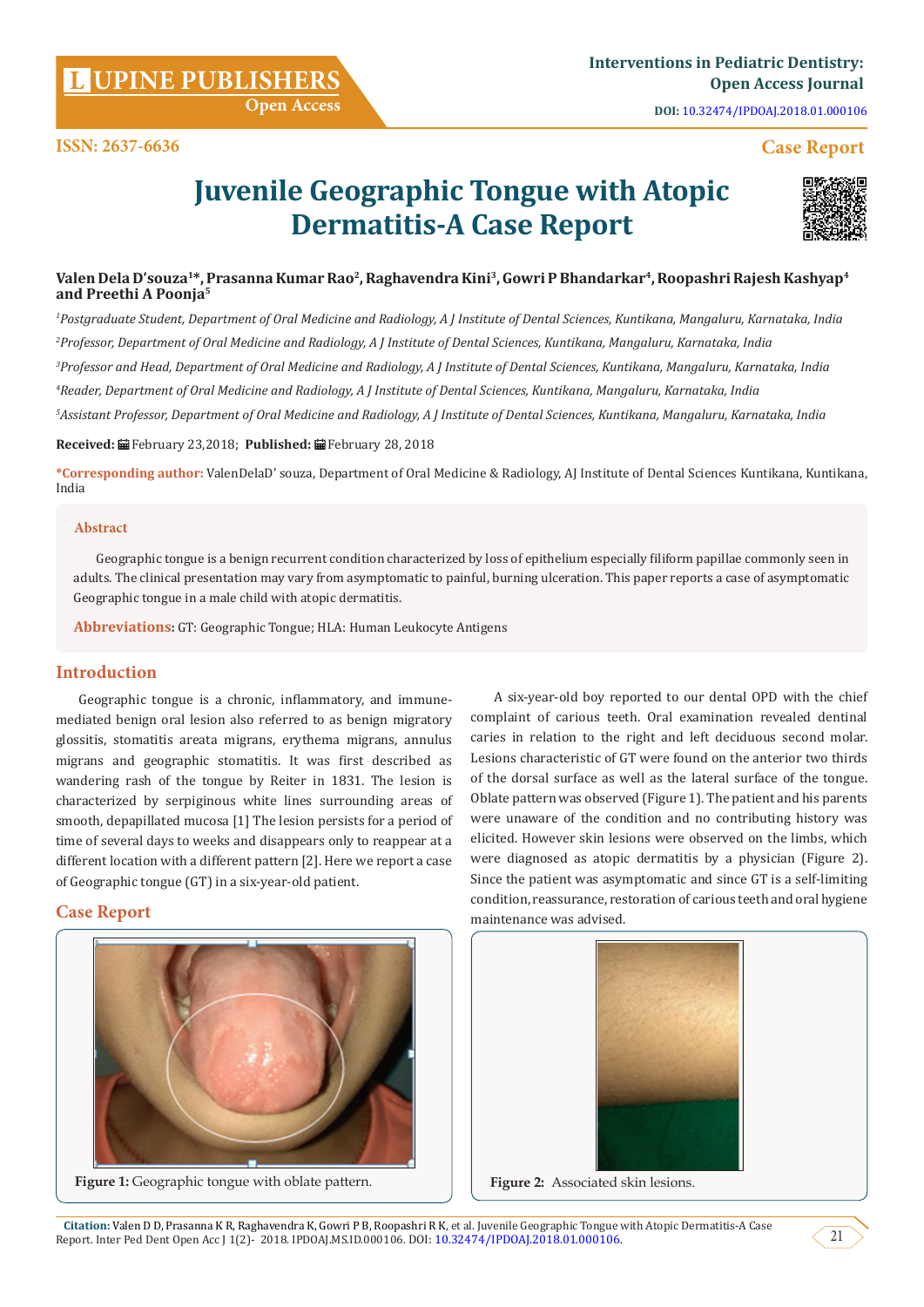#### **Discussion**

The prevalence of GT in the Indian population is 16.4% [3]. In children the prevalence is 0.89% [4]. The highest incidence of about 39.4% occurs in the age group of 20-29 years. Some studies show that it is more frequently reported in adults than in children. Females are more commonly affected than males [3]. The reason for low prevalence in the pediatric age group is because it is ignored by the parents due to its asymptomatic nature [1]. This case report is unique since it presents GT in patient who is a male child. It has been classified by some investigators as a congenital anomaly while others have said it to be a hereditary disorder [4]. The occurrence of a similar condition in a study conducted on monozygotic twins might indicate the possible role of genetic factors and this warrants further investigation [5]. Few authors consider it to be a chronic inflammatory condition.The etiological factors include systemic diseases such as atopy, allergy [6], stress, anaemia, psoriasis, gastrointestinal disturbances and hormonal variations. It has been associated with syndromes like Reiter's syndrome, Down syndrome, Aarskog syndrome, Fetal hydantoin syndrome and Robinow's syndrome [4]. In a recent study it has been concluded that immunologic and psycho logic parameters may constitute as risk factor [1] .Deficiency of vitamin B6, B12, folic acid, iron and zinc have been proposed to be contributing factors as well. Drug induced geographic tongue may develop as a result of hormonal fluctuation. A protective influence of smoking has been observed since smokers had less prevalence of geographic tongue than non-smokers [4]. It has been proposed that benign migratory glossitis is an isolated oral manifestation of psoriasis rather than a mere association. The relationship of human leukocyte antigens (HLA) with psoriasis has been extensively investigated. Associations of HLA- Cw6 presents a particularly strong association irrespective of the racial or ethnic group suggesting that Cw6 itself or closely linked gene in strong linkage disequilibrium, is the major HLA-linked susceptibility gene

for Psoriasis. Association between GT and fissured tongue is seen in 34.5% cases [6]. The presence of deep fissures infected with Candida organisms could be responsible for symptom. However, this has to be further investigated [4]. However in our reported case neither Psoriasis nor fissured tongue was seen.

Recently in 2015, GT has been explained in terms of media dynamics based on physics. There are different evolutionary phases of GT: a healed -resting state, a highly inflamed –excited state, and a healing -recovering state. There exist different patterns of GT– oblate pattern, wavy pattern and a ring shaped concentric pattern, oblate pattern being observed in the case reported here. In circular pattern, shape of lesions will remain same as they expand on tongue unless there is some obstacle or inhomogenity in the epithelium. If circular pattern is exhibited in a patient it is more likely that tongue is gradually affected and subsequently healed. While spiral patterns tend to be self-sustaining and will linger for a longer duration of time. These patterns result due to inhomogenities in the medium or due to external intervention in other excitable media. However, more studies are further needed [4]. The characteristic pattern of the lesions gives the appearance of a map on the dorsal surface of the tongue. Lateral margins and tip of the tongue are the most commonly involved sites followed by dorsal and ventral surfaces. If the lesions occur in different sites other than tongue, then the term ectopic geographic tongue is employed as first coined by Crooke in 1955. The extra glossal sites include the labial mucosa, buccal mucosa, gingival floor of the mouth, soft palate and uvula [4].

Microscopic examination reveals a thick keratin layer infiltrated by mixed inflammatory cell infiltrate, thin elongated rete ridges and epithelial oedema. The inflammatory cells produce small micro abscesses called Monro's abscesses in the keratin and spinous layer. Superficial areas may reveal candidal hyphae and spores [2] (Figure 3).



The diagnosis of GT is usually based on history and physical examination, except for atypical cases where histopathological examination is necessary. The lesions are characterized by migratory pattern, circinate aspect and mild pain [2].Management of GT depends upon the clinical presentation, the underlying etiology and should include reassuring the patients more so with cancer phobia about the benign nature of the disease [7]. A serious and persistent case of GT can be treated with systemic Cyclosporine and topical Tacrolimus[2].